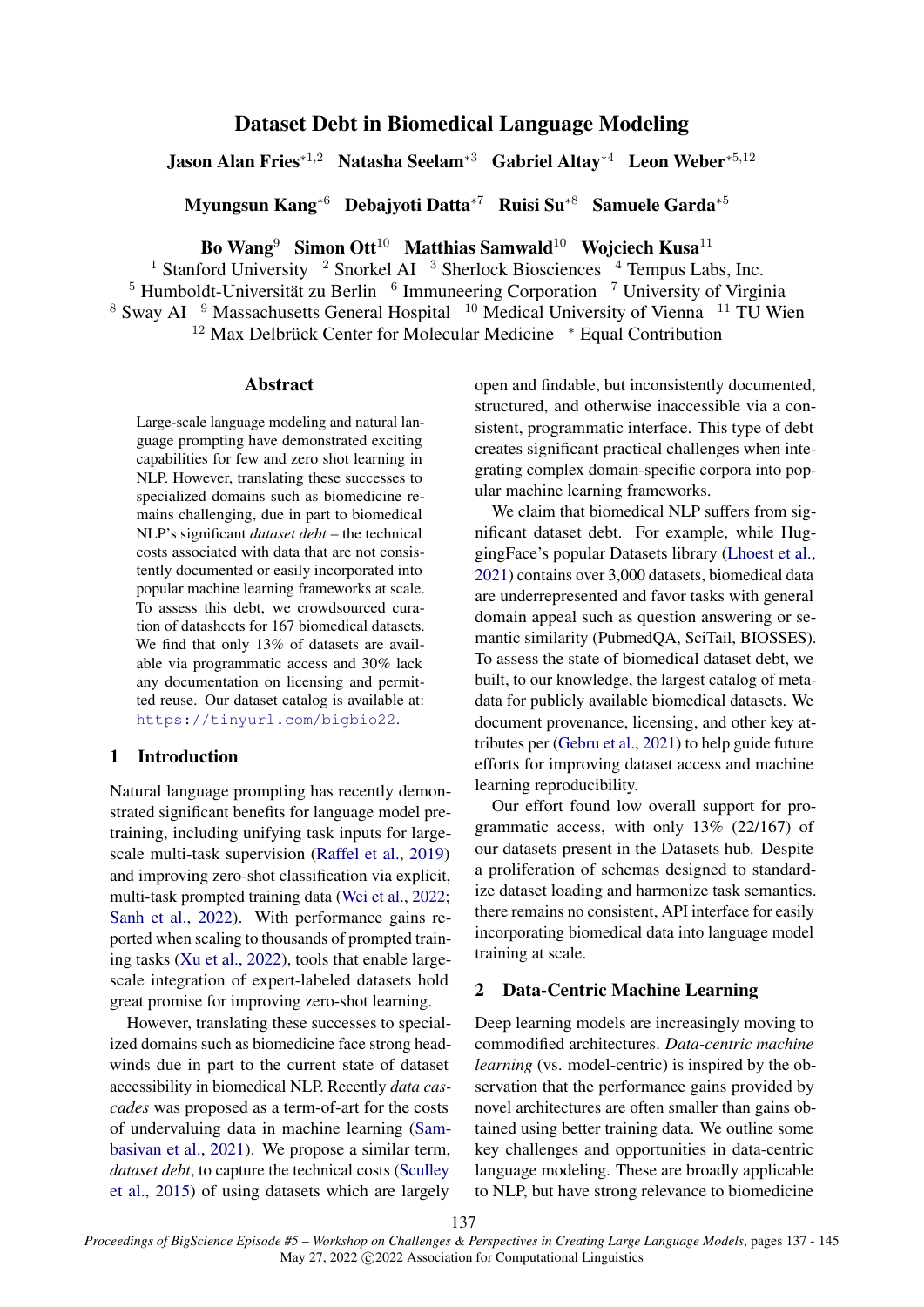and the current state of dataset debt.

### 2.1 Curating and Cleaning Training Data

Popular language models such as GPT-3 [\(Brown](#page-4-1) [et al.,](#page-4-1) [2020\)](#page-4-1) do not incorporate scientific or medical corpora in their training mixture, contributing to their lower performance when used in biomedical domains and few-shot tasks [\(Moradi et al.,](#page-5-6) [2021\)](#page-5-6). Additionally, simply training the language model on in-domain data might lead to non-trivial risks associated with the recapitulated biases from the training corpora [\(Zhang et al.,](#page-6-1) [2020;](#page-6-1) [Gururangan](#page-4-2) [et al.,](#page-4-2) [2022\)](#page-4-2).

In scientific literature, discounting source provenance could manifest as language models parroting conflicting or inaccurate scientific findings. Zhao et al.[\(Zhao et al.,](#page-6-2) [2022\)](#page-6-2) curated scientific corpora to identify patient-specific information (e.g., mining PubMed Central to identify case reports that respect licensing for re-use and re-distribution). With sufficient metadata and dataset provenance, this level of curation could be extended to the entire training corpus for a biomedical language model.

Data cleaning has a large impact on language model performance. Deduplicating data leads to more accurate, more generalizable models requiring fewer training steps [\(Cohen et al.,](#page-4-3) [2013;](#page-4-3) [Lee](#page-5-7) [et al.,](#page-5-7) [2021\)](#page-5-7). Cleaning up the consistency of answer response strings was reported to improve biomedical question answering [\(Yoon et al.,](#page-6-3) [2021\)](#page-6-3). Duplication contamination is a serious risk in biomedical datasets, which often iteratively build or extend prior annotations, introducing risk of test leakage in evaluation [\(Elangovan et al.,](#page-4-4) [2021\)](#page-4-4).

#### 2.2 Programmatic Labeling

Biomedical domains require specialized knowledge, making expert-labeled datasets timeconsuming and expensive to generate. In limiteddata settings, distant and weakly supervised methods [\(Craven and Kumlien,](#page-4-5) [1999\)](#page-4-5) are often used to combine curated, structured resources (e.g., knowledge bases, ontologies) with expert rules to programmatically label data. These approaches have demonstrated success across NER, relation extraction, and other biomedical applications [\(Kuleshov](#page-4-6) [et al.,](#page-4-6) [2019;](#page-4-6) [Fries et al.,](#page-4-7) [2021\)](#page-4-7). However these approaches typically are applied to real, albeit unlabeled data, creating challenges when modeling rare classes. A recent trend is transforming structured resources directly into realistic-looking, but synthetic training examples. KELM [\(Agarwal](#page-4-8)

[et al.,](#page-4-8) [2021\)](#page-4-8) converts Wiki knowledge graph triplets into synthesized natural language text for language model pretraining.

Natural language prompting has emerged as a powerful technique for zero/few shot learning, where task guidance from prompts reduces sample complexity [\(Le Scao and Rush,](#page-4-9) [2021\)](#page-4-9). Crosslingual prompting (English prompts, non-English examples) has demonstrated competitive classification performance [\(Lin et al.,](#page-5-8) [2021\)](#page-5-8). Training language models directly on prompts has resulted in large gains in zero-shot performance over GPT-3 as well as producing models with fewer trained parameters [\(Sanh et al.,](#page-5-2) [2022;](#page-5-2) [Wei et al.,](#page-5-1) [2022\)](#page-5-1).

PromptSource [\(Bach et al.,](#page-4-10) [2022\)](#page-4-10) is a recent software platform for creating prompts and applying them to existing labeled datasets to build training data. These developments highlight a promising trend toward defining programmatic transformations on top of existing datasets, enabling them to be configured into new tasks. However, leveraging large-scale prompting remains challenging in biomedicine due to the lack of programmatic access to a large, diverse collections of biomedical datasets and tasks.

#### 2.3 Diverse Evaluation and Benchmarking

Inspired by standardized benchmarks in general domain NLP research [\(Wang et al.,](#page-5-9) [2018,](#page-5-9) [2019\)](#page-5-10), BioNLP takes similar initiatives by establishing a benchmark of 10 datasets spanning 5 tasks [\(Peng](#page-5-11) [et al.,](#page-5-11) [2019,](#page-5-11) BLUE), an improved benchmark on BLUE with 13 datasets in 6 tasks [\(Gu et al.,](#page-4-11) [2022,](#page-4-11) BLURB), and a benchmark of 9 different tasks for Chinese biomedical NLP [\(Zhang et al.,](#page-6-4) [2021,](#page-6-4) CBLUE). While these benchmarks provide tools for consistent evaluation, only BLURB supports a leaderboard and none directly provide dataset access. Evaluation frameworks that provide programmatic access are often restricted to single and well-established tasks and impose pre-processing choices that can make inconsistent performance comparisons [\(Crichton et al.,](#page-4-12) [2017;](#page-4-12) [Weber et al.,](#page-5-12) [2021\)](#page-5-12).

To the best of our knowledge, there are currently no zero-shot evaluation frameworks for biomedical data similar to  $BIG-Bench<sup>1</sup>$  $BIG-Bench<sup>1</sup>$  $BIG-Bench<sup>1</sup>$ , which currently contains little-to-no biomedical tasks.

Evaluation frameworks must also allow probing the trained language models' intrinsic properties,

<span id="page-1-0"></span><sup>1</sup> https://github.com/google/BIG-bench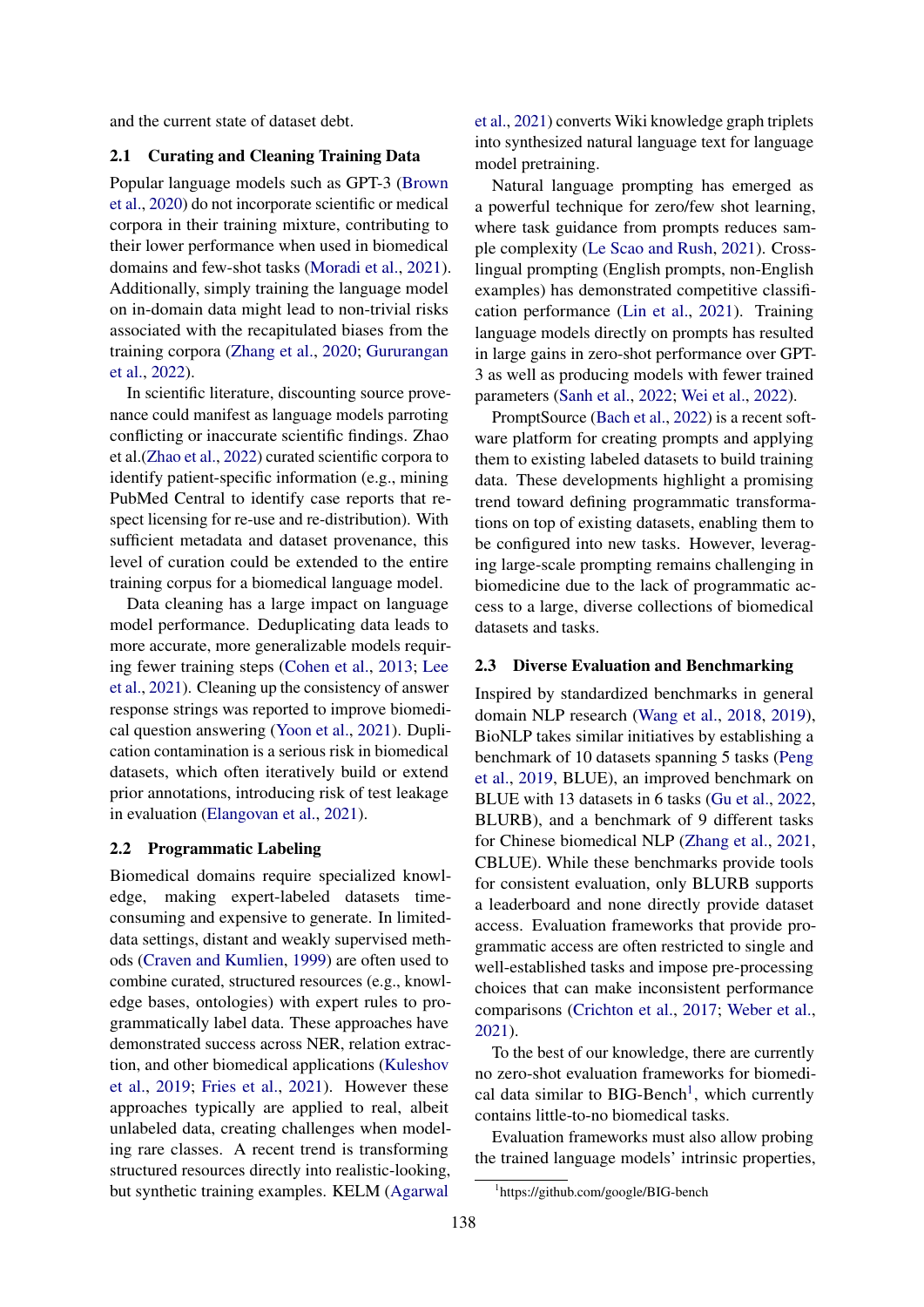rather than only measure downstream classification performance. Following [\(Petroni et al.,](#page-5-13) [2019\)](#page-5-13) in the general NLP domain, [\(Sung et al.,](#page-5-14) [2021\)](#page-5-14) introduce BioLAMA, a benchmark making available 49K biomedical knowledge triplets to probe the relational knowledge present in pre-trained language models.

## 3 Datasets Summary

#### 3.1 Metadata/Datasheet Curation

Our inclusion criteria targeted expert-annotated datasets designated as public, reusable research benchmarks for one or more NLP tasks. We excluded: (1) multimodal datasets where removing the non-text modality undermines the task, e.g., visual question answering, audio transcription, image-to-text generation; (2) general resource datasets, e.g, the PMC Open Access Subset, MIMIC-III [\(Johnson et al.,](#page-4-13) [2016\)](#page-4-13); (3) derived resources, e.g., knowledge bases constructed via text mining; and (4) modeling artifacts, e.g., static embeddings or pretrained language models.

We recruited 8 volunteers to identify datasets and crowdsource their metadata curation for an open, community dataset catalog. Participants reviewed dataset publications and websites which described the curation process, and then completed the metadata schema outlined in Table [1](#page-2-0) This schema loosely assesses compliance with FAIR data principles [\(Wilkinson et al.,](#page-6-5) [2016\)](#page-6-5).

Our initial effort identified 101 datasets. We combined this list with a contemporaneously curated catalog of biomedical datasets, identified via systematic literature review [\(Blagec et al.,](#page-4-14) [2022\)](#page-4-14). Since the catalog described in Blagec et al. (2022) was generated using broader inclusion criteria (e.g., non-public data, imaging and video datasets) we identified 104/475 entries that met our criteria. After merging, we conducted a second round of crowdsourcing to annotate metadata, resulting in our current catalog of 167 biomedical datasets. We did not conduct a formal assessment of interannotator agreement.

## 4 Results

## 4.1 Dataset Access

Only 22/167 (13%) of biomedical datasets are available via the Datasets API, despite 123/167 (74%) being openly hosted on public websites. The remaining datasets require authentication to access

<span id="page-2-0"></span>

| Field              | <b>Description</b>               |  |
|--------------------|----------------------------------|--|
| Name               | Dataset name                     |  |
| <b>Task Types</b>  | NER, NED, QA, NLI, corefer-      |  |
|                    | ence resolution, etc.            |  |
| Domain             | Corpora domain: biomedical       |  |
|                    | or clinical/health               |  |
| <b>File Format</b> | BioC, JSON, etc.                 |  |
| Annotations        | Expert label provenance          |  |
| <b>API</b> Access  | Available via HuggingFace        |  |
|                    | Datasets?                        |  |
| <b>Splits</b>      | Canonical definitions for train- |  |
|                    | ing/validation/testing splits    |  |
| License            | Provided license type            |  |
| Languages          | <b>Included languages</b>        |  |
| Multilingual       | Parallel corpora                 |  |
| Publication        | Manuscript describing dataset    |  |
| Year               | Publication year                 |  |
| <b>Citations</b>   | Google Scholar counts            |  |
| Homepage           | Website describing dataset       |  |
| Public URL         | Open URL (no authentication)     |  |
| Dead Link          | Dataset no longer accessible     |  |

Table 1: Metadata collected for all biomedical datasets. See Appendix [A](#page-6-6) for more details on each category.

 $(21\%)$  or were dead links  $(5\%)$ .

<span id="page-2-1"></span>

| Format          | Name           | Count | Total |
|-----------------|----------------|-------|-------|
| Structured      | BioC           | 5     | 3%    |
| Structured      | <b>BRAT</b>    | 16    | 10%   |
| Structured      | CoNLL          | 11    | $7\%$ |
| Structured      | PubTator       | 4     | $2\%$ |
| Semi-structured | XML            | 26    | 16%   |
| Semi-structured | <b>JSON</b>    | 43    | 26%   |
| Semi-structured | <b>TSV/CSV</b> | 15    | $9\%$ |
| Semi-structured | TMX            | 1     | $1\%$ |
| Plain Text      | Standoff       | 13    | 8%    |
| Plain Text      | Text           | 25    | 15%   |
| Plain Text      | <b>ARFF</b>    | 1     | $1\%$ |
| Binary          | Word           | 1     | $1\%$ |
| Binary          | Excel          | 2     | $1\%$ |
| Unknown         | Unknown        | 4     | $2\%$ |

Table 2: Distribution of file formats for biomedical datasets.

Table [2](#page-2-1) outlines the diversity of commonly used biomedical file formats. Most datasets are provided in semi-structured form (51%), followed by structured (22%), and non-standard plain text files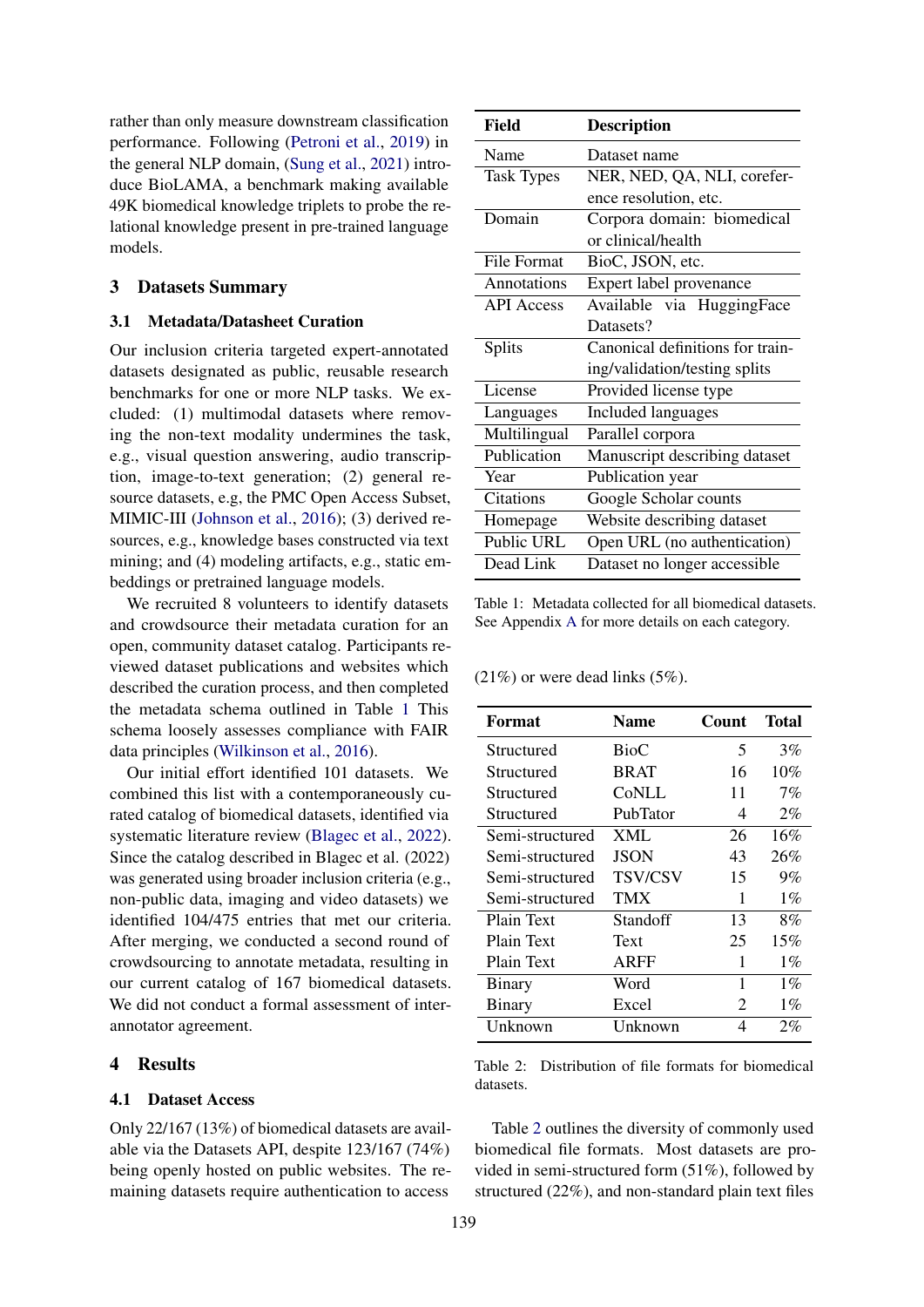(17%). There are several structured formats which propose a data model for parsing and standardizing task semantics (e.g., BRAT [\(Stenetorp et al.,](#page-5-15) [2012\)](#page-5-15), BioC [\(Comeau et al.,](#page-4-15) [2013\)](#page-4-15)). However, for information extraction tasks which could use these formats, only 31/86 (36%) actually do.

Table [2](#page-2-1) outlines dataset licensing, broken down into six categories, largely based on commercial vs. non-commercial restrictions. These cover broad classes of licensing, ranging from permissive Creative Commons Share-Alike licenses to datasetspecific data-use agreements (DUA). Nearly 30% of datasets are publicly available online yet do not include any licensing information. A further 16.8% have DUA requirements, but include unclear language on what restrictions are placed on dataset usage.

| License    | <b>Restrictions</b> |    | Count Percent |
|------------|---------------------|----|---------------|
| Public     | C/NC                | 56 | 33.5%         |
| Public     | NC                  | 13 | 7.8%          |
| <b>DUA</b> | C/NC                | 12 | 7.2%          |
| <b>DUA</b> | NC.                 | 8  | 4.8%          |
| <b>DUA</b> | ?                   | 28 | 16.8%         |
| Unknown    | 7                   | 50 | 29.9%         |

Table 3: Dataset licenses. Restrictions are commercial (C), non-commercial (NC) and unknown (?).

### 4.2 Dataset and Task Diversity

Biomedical datasets (i.e., tasks built from scientific publications) made up 68% of available datasets while clinical datasets (patient notes, health news, clinical trial reports) made up 32%.



Figure 1: All NLP tasks, broken down into 5 categories (see legend). Note datasets often support multiple tasks.

<span id="page-3-0"></span>

Figure 2: Cumulative count of datasets by task, ordered by year of dataset release. The black dashed line indicates the total number available via the Datasets API.

Fig[.2](#page-3-0) shows the overall homogeneity of public biomedical datasets as of 2022. Information extraction tasks (e.g., NER, NED, releation extraction, coreference resolution) comprise 56%, followed by 20% text classification (e.g, document labeling, sentiment analysis), 13% question answering, and 6% semantic similarity.

<span id="page-3-1"></span>

| <b>Task Category</b>               | Eng. | Non-Eng.          |
|------------------------------------|------|-------------------|
| Information Extraction             | 128  | 34                |
| <b>Text Classification</b>         | 33   | 10                |
| <b>Question Answering</b>          | 21   | $\mathbf{\Omega}$ |
| <b>Semantic Textual Similarity</b> | 10   |                   |
| Other                              | 12   |                   |

Table 4: Task category counts by English (Eng.) and Non-English (Non-Eng.) languages.

Given all tasks, 14 languages are covered. Five languages make up 95% of all datasets. English is the majority (80%), followed by Spanish (7.5%), German (2.4%), French (2.4%), and Chinese (2.4%). Table [4](#page-3-1) contains counts of task categories binned into English and Non-English . Question answering and semantic similarity have zero non-English datasets.

## 5 Conclusion

In this work, we outlined several challenges in training biomedical language models. With increasingly large biomedical language models [\(Yang](#page-6-7) [et al.,](#page-6-7) [2022\)](#page-6-7), limitations in the quality and properties of training data grow more stark. We argue that biomedical NLP suffers from significant dataset debt, with only 13% of datasets accessible via API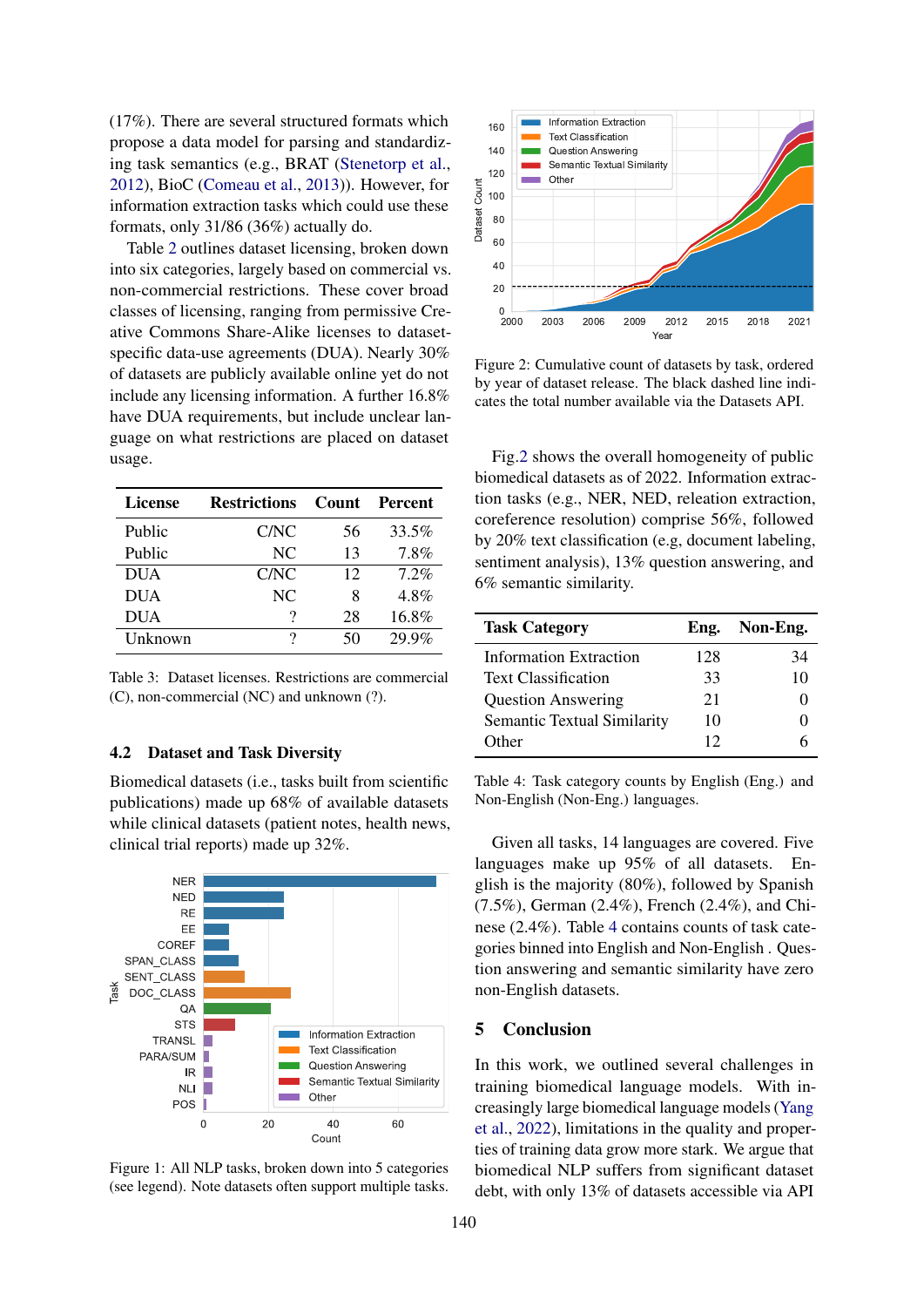access and readily usable in state-of-the-art NLP tools. Current biomedical datasets are homogeneous, largely focusing on NER and relation extraction tasks, and predominantly English language. These limitations highlight opportunities presented by recent data-centric machine learning methods such as prompting, which enables experts to inject task guidance into training and more easily reconfigure existing datasets into new training tasks.

### References

- <span id="page-4-8"></span>Oshin Agarwal, Heming Ge, Siamak Shakeri, and Rami Al-Rfou. 2021. [Knowledge graph based synthetic](https://doi.org/10.18653/v1/2021.naacl-main.278) [corpus generation for knowledge-enhanced language](https://doi.org/10.18653/v1/2021.naacl-main.278) [model pre-training.](https://doi.org/10.18653/v1/2021.naacl-main.278) In *Proceedings of the 2021 Conference of the North American Chapter of the Association for Computational Linguistics: Human Language Technologies*, pages 3554–3565, Online. Association for Computational Linguistics.
- <span id="page-4-10"></span>Stephen H. Bach, Victor Sanh, Zheng-Xin Yong, Albert Webson, Colin Raffel, Nihal V. Nayak, Abheesht Sharma, Taewoon Kim, M Saiful Bari, Thibault Fevry, Zaid Alyafeai, Manan Dey, Andrea Santilli, Zhiqing Sun, Srulik Ben-David, Canwen Xu, Gunjan Chhablani, Han Wang, Jason Alan Fries, Maged S. Al-shaibani, Shanya Sharma, Urmish Thakker, Khalid Almubarak, Xiangru Tang, Dragomir Radev, Mike Tian-Jian Jiang, and Alexander M. Rush. 2022. [Promptsource: An integrated](https://arxiv.org/abs/2202.01279) [development environment and repository for natural](https://arxiv.org/abs/2202.01279) [language prompts.](https://arxiv.org/abs/2202.01279)
- <span id="page-4-14"></span>Kathrin Blagec, Jakob Kraiger, Wolfgang Frühwirt, and Matthias Samwald. 2022. Benchmark datasets driving artificial intelligence development fail to capture the needs of medical professionals. *arXiv preprint arXiv:2201.07040*.
- <span id="page-4-1"></span>Tom Brown, Benjamin Mann, Nick Ryder, Melanie Subbiah, Jared D Kaplan, Prafulla Dhariwal, Arvind Neelakantan, Pranav Shyam, Girish Sastry, Amanda Askell, et al. 2020. Language models are few-shot learners. *Advances in neural information processing systems*, 33:1877–1901.
- <span id="page-4-3"></span>Raphael Cohen, Michael Elhadad, and Noémie Elhadad. 2013. Redundancy in electronic health record corpora: analysis, impact on text mining performance and mitigation strategies. *BMC bioinformatics*, 14(1):1–15.
- <span id="page-4-15"></span>Donald C Comeau, Rezarta Islamaj Doğan, Paolo Ciccarese, Kevin Bretonnel Cohen, Martin Krallinger, Florian Leitner, Zhiyong Lu, Yifan Peng, Fabio Rinaldi, Manabu Torii, et al. 2013. Bioc: a minimalist approach to interoperability for biomedical text processing. *Database*, 2013.
- <span id="page-4-5"></span>Mark Craven and Johan Kumlien. 1999. [Constructing](http://www.aaai.org/Library/ISMB/1999/ismb99-010.php) [biological knowledge bases by extracting information](http://www.aaai.org/Library/ISMB/1999/ismb99-010.php)

[from text sources.](http://www.aaai.org/Library/ISMB/1999/ismb99-010.php) In *Proceedings of the Seventh International Conference on Intelligent Systems for Molecular Biology, August 6-10, 1999, Heidelberg, Germany*, pages 77–86. AAAI.

- <span id="page-4-12"></span>Gamal Crichton, Sampo Pyysalo, Billy Chiu, and Anna Korhonen. 2017. A neural network multi-task learning approach to biomedical named entity recognition. *BMC bioinformatics*, 18(1):1–14.
- <span id="page-4-4"></span>Aparna Elangovan, Jiayuan He, and Karin Verspoor. 2021. [Memorization vs. generalization : Quantify](https://doi.org/10.18653/v1/2021.eacl-main.113)[ing data leakage in NLP performance evaluation.](https://doi.org/10.18653/v1/2021.eacl-main.113) In *Proceedings of the 16th Conference of the European Chapter of the Association for Computational Linguistics: Main Volume*, pages 1325–1335, Online. Association for Computational Linguistics.
- <span id="page-4-7"></span>Jason A Fries, Ethan Steinberg, Saelig Khattar, Scott L Fleming, Jose Posada, Alison Callahan, and Nigam H Shah. 2021. [Ontology-driven weak supervision](https://doi.org/10.1038/s41467-021-22328-4) [for clinical entity classification in electronic health](https://doi.org/10.1038/s41467-021-22328-4) [records.](https://doi.org/10.1038/s41467-021-22328-4) *Nature Communications*, 12(1):1–11.
- <span id="page-4-0"></span>Timnit Gebru, Jamie Morgenstern, Briana Vecchione, Jennifer Wortman Vaughan, Hanna M. Wallach, Hal Daumé III, and Kate Crawford. 2021. [Datasheets](https://doi.org/10.1145/3458723) [for datasets.](https://doi.org/10.1145/3458723) *Commun. ACM*, 64(12):86–92.
- <span id="page-4-16"></span>Thorsten Gruber. 2014. Academic sell-out: how an obsession with metrics and rankings is damaging academia. *Journal of Marketing for Higher Education*, 24(2):165–177.
- <span id="page-4-11"></span>Yu Gu, Robert Tinn, Hao Cheng, Michael Lucas, Naoto Usuyama, Xiaodong Liu, Tristan Naumann, Jianfeng Gao, and Hoifung Poon. 2022. [Domain-specific](https://doi.org/10.1145/3458754) [language model pretraining for biomedical natural](https://doi.org/10.1145/3458754) [language processing.](https://doi.org/10.1145/3458754) *ACM Trans. Comput. Heal.*,  $3(1):2:1-2:23.$
- <span id="page-4-2"></span>Suchin Gururangan, Dallas Card, Sarah K. Dreier, Emily K. Gade, Leroy Z. Wang, Zeyu Wang, Luke Zettlemoyer, and Noah A. Smith. 2022. [Whose](http://arxiv.org/abs/2201.10474) [language counts as high quality? measuring lan](http://arxiv.org/abs/2201.10474)[guage ideologies in text data selection.](http://arxiv.org/abs/2201.10474) *CoRR*, abs/2201.10474.
- <span id="page-4-13"></span>Alistair EW Johnson, Tom J Pollard, Lu Shen, Li-wei H Lehman, Mengling Feng, Mohammad Ghassemi, Benjamin Moody, Peter Szolovits, Leo Anthony Celi, and Roger G Mark. 2016. Mimic-iii, a freely accessible critical care database. *Scientific data*, 3(1):1–9.
- <span id="page-4-6"></span>Volodymyr Kuleshov, Jialin Ding, Christopher Vo, Braden Hancock, Alexander Ratner, Yang Li, Christopher Ré, Serafim Batzoglou, and Michael Snyder. 2019. A machine-compiled database of genomewide association studies. *Nature communications*, 10(1):1–8.
- <span id="page-4-9"></span>Teven Le Scao and Alexander Rush. 2021. [How many](https://doi.org/10.18653/v1/2021.naacl-main.208) [data points is a prompt worth?](https://doi.org/10.18653/v1/2021.naacl-main.208) In *Proceedings of the 2021 Conference of the North American Chapter of the Association for Computational Linguistics: Human Language Technologies*, pages 2627–2636, Online. Association for Computational Linguistics.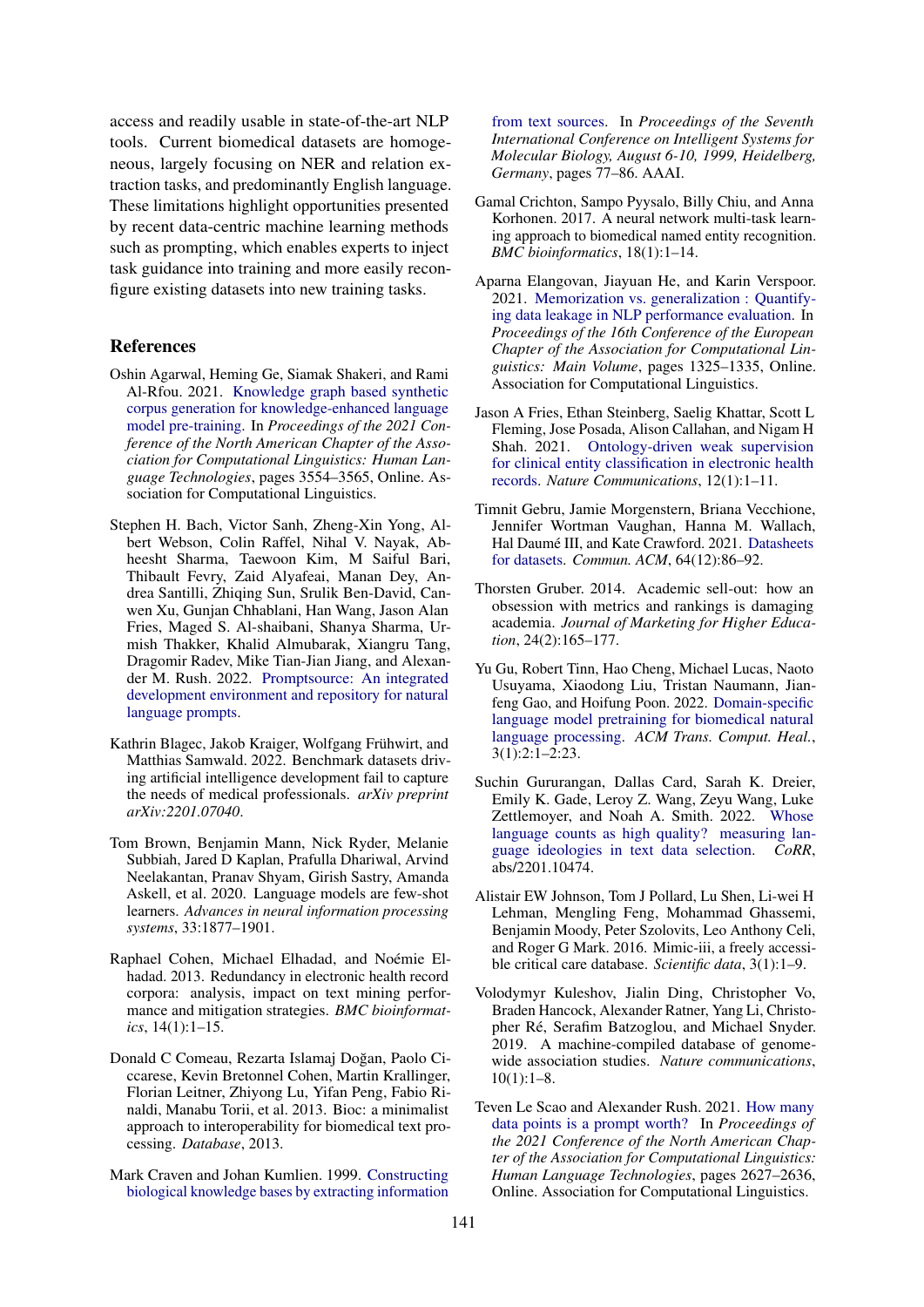- <span id="page-5-7"></span>Katherine Lee, Daphne Ippolito, Andrew Nystrom, Chiyuan Zhang, Douglas Eck, Chris Callison-Burch, and Nicholas Carlini. 2021. Deduplicating training data makes language models better. *arXiv preprint arXiv:2107.06499*.
- <span id="page-5-5"></span>Quentin Lhoest, Albert Villanova del Moral, Yacine Jernite, Abhishek Thakur, Patrick von Platen, Suraj Patil, Julien Chaumond, Mariama Drame, Julien Plu, Lewis Tunstall, Joe Davison, Mario Šaško, Gunjan Chhablani, Bhavitvya Malik, Simon Brandeis, Teven Le Scao, Victor Sanh, Canwen Xu, Nicolas Patry, Angelina McMillan-Major, Philipp Schmid, Sylvain Gugger, Clément Delangue, Théo Matussière, Lysandre Debut, Stas Bekman, Pierric Cistac, Thibault Goehringer, Victor Mustar, François Lagunas, Alexander Rush, and Thomas Wolf. 2021. [Datasets: A community library for natural language](https://doi.org/10.18653/v1/2021.emnlp-demo.21) [processing.](https://doi.org/10.18653/v1/2021.emnlp-demo.21) In *Proceedings of the 2021 Conference on Empirical Methods in Natural Language Processing: System Demonstrations*, pages 175–184, Online and Punta Cana, Dominican Republic. Association for Computational Linguistics.
- <span id="page-5-8"></span>Xi Victoria Lin, Todor Mihaylov, Mikel Artetxe, Tianlu Wang, Shuohui Chen, Daniel Simig, Myle Ott, Naman Goyal, Shruti Bhosale, Jingfei Du, et al. 2021. Few-shot learning with multilingual language models. *arXiv preprint arXiv:2112.10668*.
- <span id="page-5-6"></span>Milad Moradi, Kathrin Blagec, Florian Haberl, and Matthias Samwald. 2021. Gpt-3 models are poor few-shot learners in the biomedical domain. *arXiv preprint arXiv:2109.02555*.
- <span id="page-5-11"></span>Yifan Peng, Shankai Yan, and Zhiyong Lu. 2019. [Trans](https://doi.org/10.18653/v1/W19-5006)[fer learning in biomedical natural language process](https://doi.org/10.18653/v1/W19-5006)[ing: An evaluation of BERT and ELMo on ten bench](https://doi.org/10.18653/v1/W19-5006)[marking datasets.](https://doi.org/10.18653/v1/W19-5006) In *Proceedings of the 18th BioNLP Workshop and Shared Task*, pages 58–65, Florence, Italy. Association for Computational Linguistics.
- <span id="page-5-13"></span>Fabio Petroni, Tim Rocktäschel, Sebastian Riedel, Patrick Lewis, Anton Bakhtin, Yuxiang Wu, and Alexander Miller. 2019. [Language models as knowl](https://doi.org/10.18653/v1/D19-1250)[edge bases?](https://doi.org/10.18653/v1/D19-1250) In *Proceedings of the 2019 Conference on Empirical Methods in Natural Language Processing and the 9th International Joint Conference on Natural Language Processing (EMNLP-IJCNLP)*, pages 2463–2473, Hong Kong, China. Association for Computational Linguistics.
- <span id="page-5-0"></span>Colin Raffel, Noam Shazeer, Adam Roberts, Katherine Lee, Sharan Narang, Michael Matena, Yanqi Zhou, Wei Li, and Peter J Liu. 2019. Exploring the limits of transfer learning with a unified text-to-text transformer. *arXiv preprint arXiv:1910.10683*.
- <span id="page-5-3"></span>Nithya Sambasivan, Shivani Kapania, Hannah Highfill, Diana Akrong, Praveen Paritosh, and Lora M Aroyo. 2021. "everyone wants to do the model work, not the data work": Data cascades in high-stakes ai. In *proceedings of the 2021 CHI Conference on Human Factors in Computing Systems*, pages 1–15.
- <span id="page-5-2"></span>Victor Sanh, Albert Webson, Colin Raffel, Stephen Bach, Lintang Sutawika, Zaid Alyafeai, Antoine Chaffin, Arnaud Stiegler, Arun Raja, Manan Dey, M Saiful Bari, Canwen Xu, Urmish Thakker, Shanya Sharma Sharma, Eliza Szczechla, Taewoon Kim, Gunjan Chhablani, Nihal Nayak, Debajyoti Datta, Jonathan Chang, Mike Tian-Jian Jiang, Han Wang, Matteo Manica, Sheng Shen, Zheng Xin Yong, Harshit Pandey, Rachel Bawden, Thomas Wang, Trishala Neeraj, Jos Rozen, Abheesht Sharma, Andrea Santilli, Thibault Fevry, Jason Alan Fries, Ryan Teehan, Teven Le Scao, Stella Biderman, Leo Gao, Thomas Wolf, and Alexander M Rush. 2022. [Multi](https://openreview.net/forum?id=9Vrb9D0WI4)[task prompted training enables zero-shot task gener](https://openreview.net/forum?id=9Vrb9D0WI4)[alization.](https://openreview.net/forum?id=9Vrb9D0WI4) In *International Conference on Learning Representations*.
- <span id="page-5-4"></span>David Sculley, Gary Holt, Daniel Golovin, Eugene Davydov, Todd Phillips, Dietmar Ebner, Vinay Chaudhary, Michael Young, Jean-Francois Crespo, and Dan Dennison. 2015. Hidden technical debt in machine learning systems. *Advances in neural information processing systems*, 28.
- <span id="page-5-15"></span>Pontus Stenetorp, Sampo Pyysalo, Goran Topić, Tomoko Ohta, Sophia Ananiadou, and Jun'ichi Tsujii. 2012. Brat: a web-based tool for nlp-assisted text annotation. In *Proceedings of the Demonstrations at the 13th Conference of the European Chapter of the Association for Computational Linguistics*, pages 102–107.
- <span id="page-5-14"></span>Mujeen Sung, Jinhyuk Lee, Sean Yi, Minji Jeon, Sungdong Kim, and Jaewoo Kang. 2021. [Can language](https://doi.org/10.18653/v1/2021.emnlp-main.388) [models be biomedical knowledge bases?](https://doi.org/10.18653/v1/2021.emnlp-main.388) In *Proceedings of the 2021 Conference on Empirical Methods in Natural Language Processing*, pages 4723–4734, Online and Punta Cana, Dominican Republic. Association for Computational Linguistics.
- <span id="page-5-10"></span>Alex Wang, Yada Pruksachatkun, Nikita Nangia, Amanpreet Singh, Julian Michael, Felix Hill, Omer Levy, and Samuel Bowman. 2019. Superglue: A stickier benchmark for general-purpose language understanding systems. *Advances in neural information processing systems*, 32.
- <span id="page-5-9"></span>Alex Wang, Amanpreet Singh, Julian Michael, Felix Hill, Omer Levy, and Samuel Bowman. 2018. [GLUE:](https://doi.org/10.18653/v1/W18-5446) [A multi-task benchmark and analysis platform for nat](https://doi.org/10.18653/v1/W18-5446)[ural language understanding.](https://doi.org/10.18653/v1/W18-5446) In *Proceedings of the 2018 EMNLP Workshop BlackboxNLP: Analyzing and Interpreting Neural Networks for NLP*, pages 353–355, Brussels, Belgium. Association for Computational Linguistics.
- <span id="page-5-12"></span>Leon Weber, Mario Sänger, Jannes Münchmeyer, Maryam Habibi, Ulf Leser, and Alan Akbik. 2021. Hunflair: an easy-to-use tool for state-of-the-art biomedical named entity recognition. *Bioinformatics*, 37(17):2792–2794.
- <span id="page-5-1"></span>Jason Wei, Maarten Bosma, Vincent Zhao, Kelvin Guu, Adams Wei Yu, Brian Lester, Nan Du, Andrew M.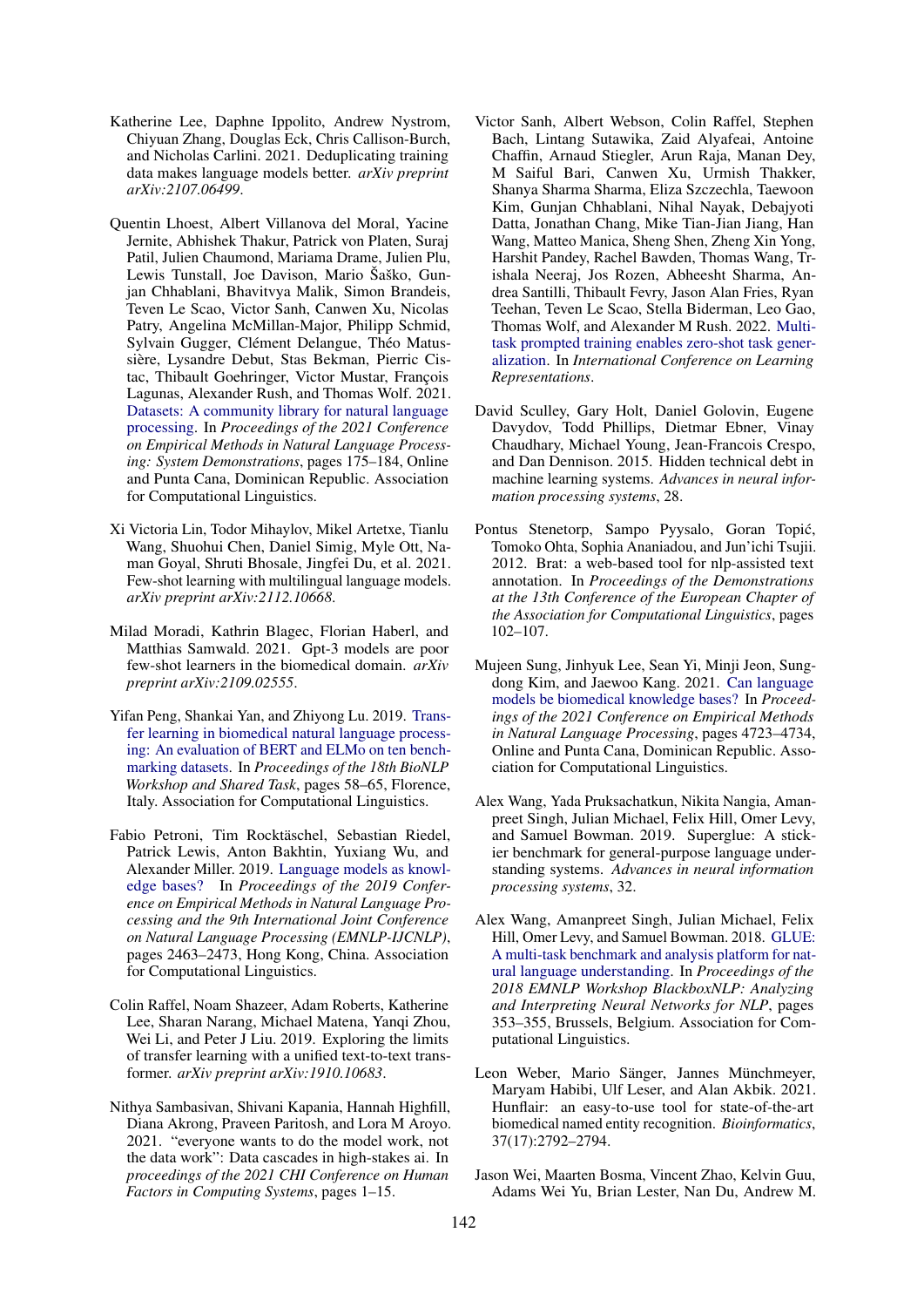Dai, and Quoc V Le. 2022. [Finetuned language mod](https://openreview.net/forum?id=gEZrGCozdqR)[els are zero-shot learners.](https://openreview.net/forum?id=gEZrGCozdqR) In *International Conference on Learning Representations*.

- <span id="page-6-5"></span>Mark D Wilkinson, Michel Dumontier, IJsbrand Jan Aalbersberg, Gabrielle Appleton, Myles Axton, Arie Baak, Niklas Blomberg, Jan-Willem Boiten, Luiz Bonino da Silva Santos, Philip E Bourne, et al. 2016. The fair guiding principles for scientific data management and stewardship. *Scientific data*, 3(1):1– 9.
- <span id="page-6-0"></span>Hanwei Xu, Yujun Chen, Yulun Du, Nan Shao, Yanggang Wang, Haiyu Li, and Zhilin Yang. 2022. Zeroprompt: Scaling prompt-based pretraining to 1,000 tasks improves zero-shot generalization. *arXiv preprint arXiv:2201.06910*.
- <span id="page-6-7"></span>Xi Yang, Nima Pour Nejatian, Hoo Chang Shin, Kaleb Smith, Christopher Parisien, Colin Compas, Mona Flores, Ying Zhang, Tanja Magoc, Christopher Harle, et al. 2022. Gatortron: A large clinical language model to unlock patient information from unstructured electronic health records. *medRxiv*.
- <span id="page-6-3"></span>Wonjin Yoon, Jaehyo Yoo, Sumin Seo, Mujeen Sung, Minbyul Jeong, Gangwoo Kim, and Jaewoo Kang. 2021. Ku-dmis at bioasq 9: Data-centric and modelcentric approaches for biomedical question answering. In *CEUR Workshop Proceedings*, volume 2936, pages 351–359. CEUR-WS.
- <span id="page-6-1"></span>Haoran Zhang, Amy X Lu, Mohamed Abdalla, Matthew McDermott, and Marzyeh Ghassemi. 2020. Hurtful words: quantifying biases in clinical contextual word embeddings. In *proceedings of the ACM Conference on Health, Inference, and Learning*, pages 110–120.
- <span id="page-6-4"></span>Ningyu Zhang, Zhen Bi, Xiaozhuan Liang, Lei Li, Xiang Chen, Shumin Deng, Luoqiu Li, Xin Xie, Hongbin Ye, Xin Shang, Kangping Yin, Chuanqi Tan, Jian Xu, Mosha Chen, Fei Huang, Luo Si, Yuan Ni, Guotong Xie, Zhifang Sui, Baobao Chang, Hui Zong, Zheng Yuan, Linfeng Li, Jun Yan, Hongying Zan, Kunli Zhang, Huajun Chen, Buzhou Tang, and Qingcai Chen. 2021. [CBLUE: A chinese biomedical lan](http://arxiv.org/abs/2106.08087)[guage understanding evaluation benchmark.](http://arxiv.org/abs/2106.08087) *CoRR*, abs/2106.08087.
- <span id="page-6-2"></span>Zhengyun Zhao, Qiao Jin, and Sheng Yu. 2022. Pmcpatients: A large-scale dataset of patient notes and relations extracted from case reports in pubmed central. *arXiv preprint arXiv:2202.13876*.

## <span id="page-6-6"></span>**Appendix**

# A.1 Metadata Overview

This section contains detailed descriptions of each metadata field collected for the dataset catalog.

#### A.1.1 Name

The dataset name, preferring short forms (BC5CDR) as typically used on homepages or scientific publications over verbose ones ("BioCreative 5 Chemical Disease Relation Task").

#### A.1.2 Task Types

Datasets contain labels for one or more tasks. Tables [5](#page-6-8) and [6](#page-7-0) outline the tasks we consider in this work.

<span id="page-6-8"></span>

| Name                               | Abbreviation |
|------------------------------------|--------------|
| Named Entity Recognition           | <b>NER</b>   |
| Named Entity Disambiguation        | NED          |
| <b>Relation Extraction</b>         | RE           |
| Event Extraction                   | EЕ           |
| Coreference Resolution             | <b>COREF</b> |
| Span Classification                | <b>SPAN</b>  |
| Document Classification            | DOC          |
| Sentence Classification            | <b>SENT</b>  |
| <b>Semantic Textual Similarity</b> | <b>STS</b>   |
| <b>Question Answering</b>          | OA           |
| Translation                        | TRANSL       |
| Paraphrasing                       | PARA         |
| Summarization                      | SUM          |
| Natural Language Inference         | NLI          |
| Part-of-Speech Tagging             | <b>POS</b>   |
| <b>Information Retreival</b>       | IR           |

Table 5: All task types.

### A.1.3 Domain

Source domain of the dataset.

- *Biomedical*: Tasks are defined for scientific literature (e.g., PubMed abstacts, full-text publications from the PMC Open Access Subset).
- *Clinical*: Tasks are defined for clinical notes from patient electronic health records, healthrelated questions from social media or news websites, clinical trial reports, etc.

### A.1.4 File format

File formats provided by the original dataset creators.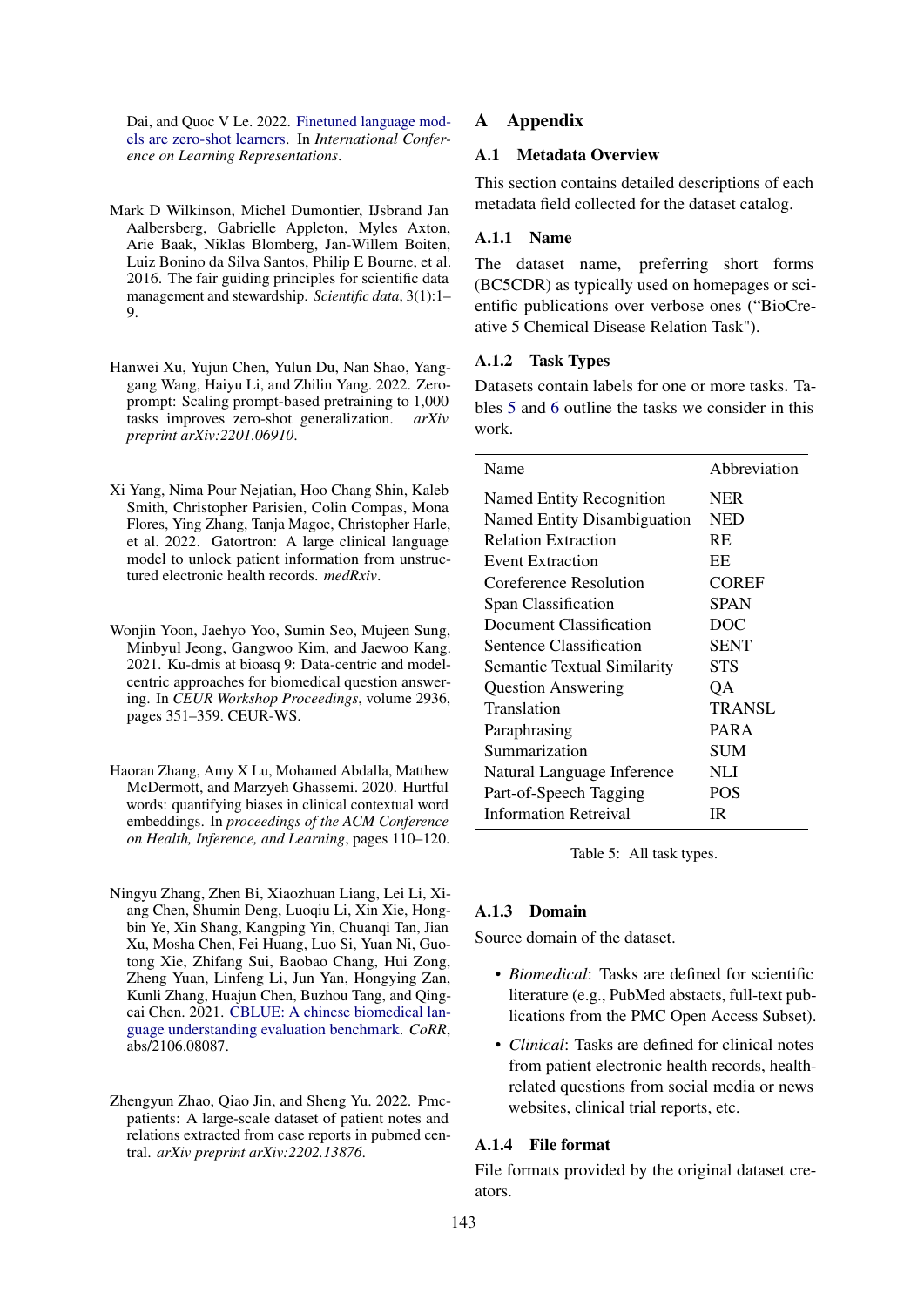<span id="page-7-0"></span>

| Category                           | Abbreviation |
|------------------------------------|--------------|
| Information Extraction             | <b>NER</b>   |
| Information Extraction             | <b>NED</b>   |
| Information Extraction             | <b>RE</b>    |
| Information Extraction             | EE           |
| Information Extraction             | <b>COREF</b> |
| Information Extraction             | SPAN         |
| <b>Text Classification</b>         | DOC          |
| <b>Text Classification</b>         | <b>SENT</b>  |
| <b>Semantic Textual Similarity</b> | <b>STS</b>   |
| <b>Question Answering</b>          | QA           |
| Other                              | TRANSL       |
| Other                              | PARA         |
| Other                              | <b>SUM</b>   |
| Other                              | NLI          |
| Other                              | <b>POS</b>   |
| Other                              | IR           |

Table 6: Task categories.

## A.1.5 Annotations

Provenance of labels used to create a dataset.

- *Manual*: Expert annotators directly label data instances. This may include multiple rounds of adjudication.
- *Model-assisted Manual*: Experts verify, correct, or augment the output of a model (e.g., pre-annotated entities are used by annotators to define relations).
- *Crowdsourced*: Labels are the result of a voting process over multiple annotator's labels.
- *Rules*: Heuristics developed by experts and applied to unlabeled text to create annotations. This includes a wide range of weak/distant supervision techniques.
- *Found*: Generated from "in-the-wild" data, such as aligned pairs of translated text mined from web pages.
- *Unlabeled*: no human-generated labels (e.g., the PMC Open Subset).

# A.1.6 API Access

URL of HuggingFace's Datasets implementation, otherwise "no".

# A.1.7 Splits

Are canonical train, validation, and test sets defined by the dataset creators? If so, which sets are

provided. value  $\in$  { NONE, train, valid, test }.

## A.1.8 License

License information accompanying the dataset. Unknown licenses means the annotator could not find any information or formal legal documents on the homepage, software repository (e.g, GitHub, Google Code), or README with the data itself.

- *Public*: Creative Commons (CC BY 3.0/4.0, CC BY-SA 3.0/4.0), Public Domain, GNU Free Documentation License, GNU Common Public License v3.0, MIT License, Apache License 2.0
- *Public Non-commercial*: Creative Commons (CC BY NC 2.0/3.0/4.0, CC BY-NC-SA 4.0), CSIRO Data License (Non-commercial), Public for Research
- *DUA-NC*: DUA for non-commercial use only.
- *DUA-C/NC*: DUA for commercial and noncommercial uses.
- *DUA-UNK*: DUA with unknown restrictions.
- *Unknown*: Public-Unknown, Public w/ Registration

## A.1.9 Languages

Languages used in the labeled dataset.

### A.1.10 Multilingual

Dataset contains aligned pairs for two or more languages.

## A.1.11 Publication, Year

URL to the manuscript, DOI, and year of publication.

## A.1.12 Citations

Current citation count from Google Scholar, as of 02-22-2022. This measure was collected to provide a weak measure of dataset visibility. We note that citation count is a problematic measure of valuation and subject to many criticisms [\(Gruber,](#page-4-16) [2014\)](#page-4-16).

# A.1.13 Homepage, Public URL

URL of website describing and hosting the dataset. If the dataset has a direct download link, denote if it is public or only available after authentication.

## A.1.14 Dead Link

URL of dataset homepage, as documented in the source publication, is no longer active.